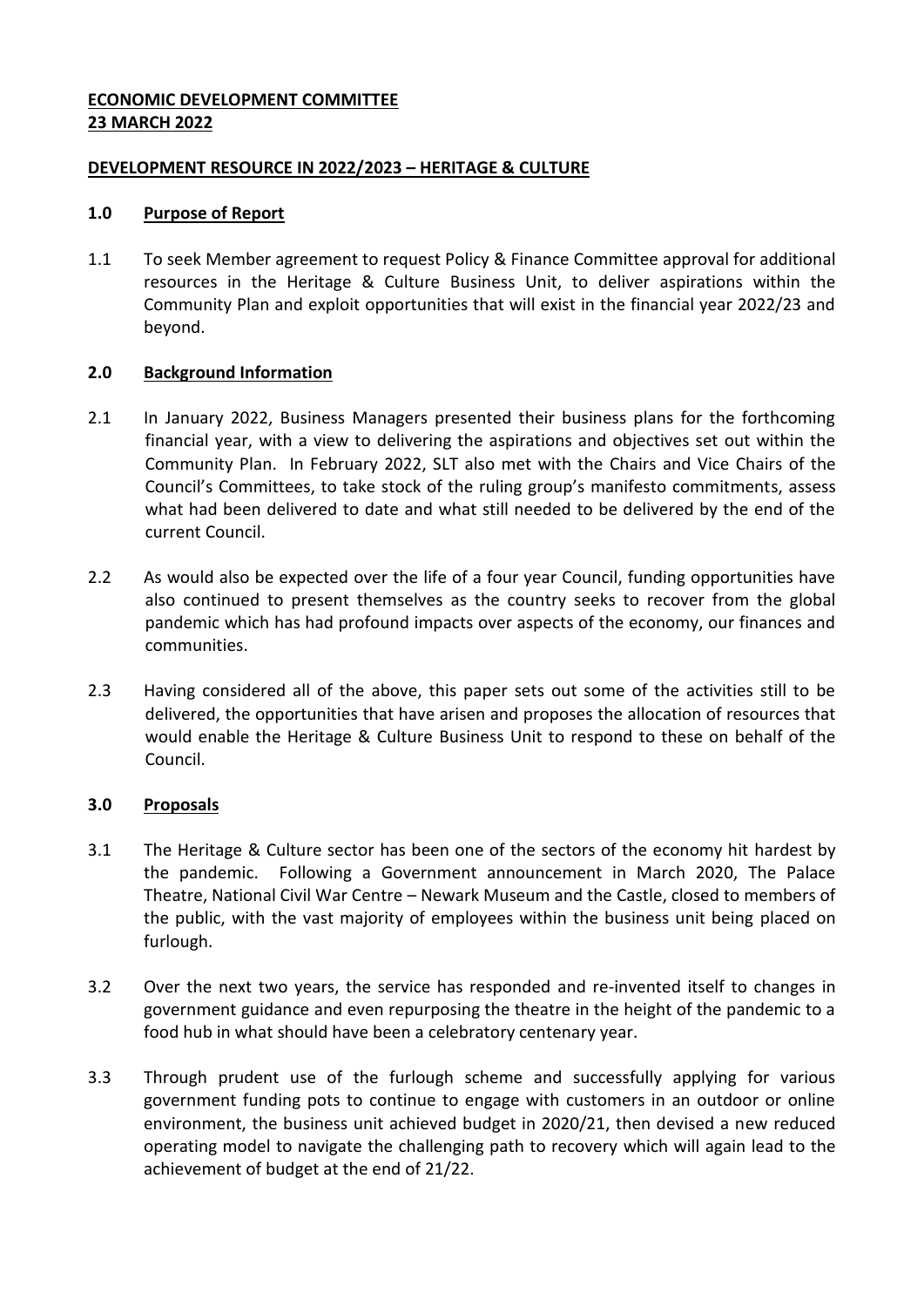- 3.4 However, with the current easing of government restrictions, there is a need to regain confidence amongst audiences and visitors and return numbers to pre-pandemic levels. At the same time, there is also huge ambition for the service and Newark as evidenced by the £4.6-million Castle Gatehouse project, with £2.6-million of Towns Fund monies and, similarly, by the £1.6-million bid to the National Lottery Heritage Fund (NLHF) to address some of the project shortfall and to re-imagine how the Castle grounds can be used in a post pandemic environment to bring residents and visitors into contact with the town's heritage and visitor offer.
- 3.5 With an eye to the re-purposing and re-imagining of Newark through the Towns Fund, the business unit is also heavily involved in the High Streets Heritage Action Zone Cultural Consortium Programme. This is essentially a partnership of local voluntary sector and charity groups, which is led by Inspire with substantial support from the Council. The aspiration behind this scheme is to deliver activity in the town, link key heritage spaces and sites and change how people experience Newark Town Centre.
- 3.6 In practice, however, as organisations have responded to the challenges of the pandemic, there have been challenges in both capacity building within the consortium and in resourcing activity and much of the delivery on the ground has been done by the Council through activities such as Fun Palaces. Exciting plans are being developed to grow this programme in 2022 and beyond and the Heritage & Culture business unit will be heavily involved in creating bids for new monies and delivering events and activities.
- 3.7 Longer-term, much of this work will be key as a forerunner to the wider and bigger events and experience programme being envisaged under the Cultural Heart of Newark Scheme being developed as a distinct Town's Fund project.
- 3.8 Additionally, there is also the potential for the Council's Heritage & Culture offer to become a National Portfolio Organisation (NPO) through Arts Council England, which, if successful, could bring an estimated £300,000 per annum of new funding over the next three years as well as continuing to elevate the offer on a national footing. Applications to become an NPO must consider in detail the Arts Council's ten year strategy, its governance requirements and its key investment principles and outcomes. Additionally, Newark & Sherwood has been placed on the Levelling Up for Culture priority places list and the Arts Council is committing to increasing funding in these areas where possible. The business unit has already identified how its business plan aligns to these aspirations and it is vital that it can capitalise on this opportunity by applying in this current funding round, which covers 2023-26. Applications must be submitted by mid-May, and therefore a report will be presented to Policy & Finance Committee on 31 March detailing the requirements of this.
- 3.9 All of the above the need to recover, to re-think and re-purpose and re-develop the heritage & cultural offer, as well as mitigate funding risks in the medium term – is placing significant pressures on the Heritage & Culture Business Unit, which post-austerity, has already seen major efficiencies being delivered in its operating subsidy. To illustrate that point, under the Business Manager, the next highest graded officer is on an NS11, with the next operational tier below on an NS8. Management capacity to deliver all of the above is therefore limited.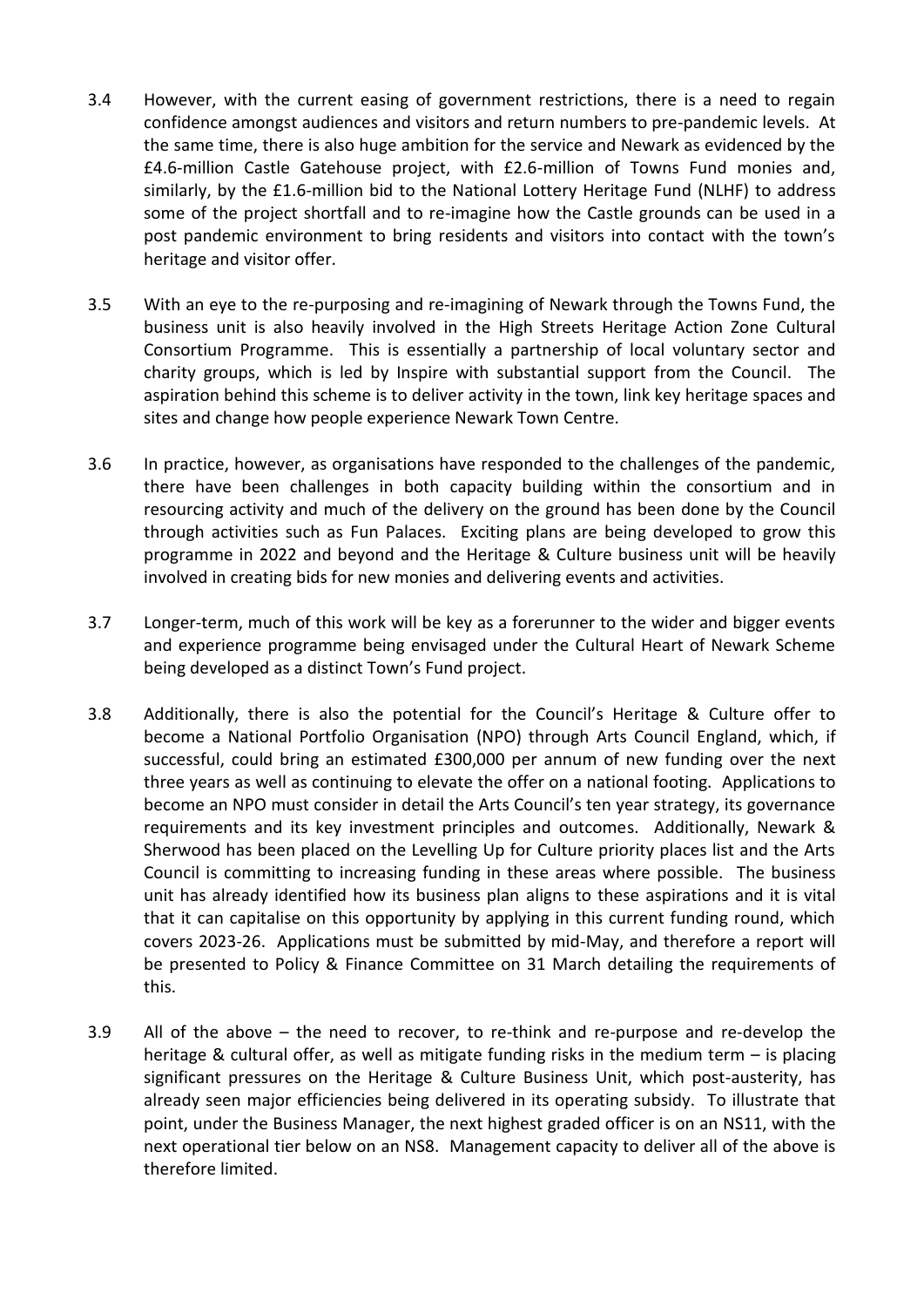- 3.10 To deliver the National Portfolio Organisation bid, the Castle Gatehouse and the Heritage Action Zone Cultural Consortium Programme, there is a need to backfill some operational activity to free up some of the management that does exist within the Business Unit to deliver these projects.
- 3.11 This would see the Learning & Participation Officer (NS6, £28k) post being backfilled by an officer whose one-year funded post by the Art Fund comes to an end at the end of March. Similarly, as the draw on the current curatorial staff (1.5FTE) increases through the NLHF and Gatehouse project, there is a need to back fill some operational and exhibitions staff by £20k.
- 3.12 Furthermore, we would also envisage calling upon external, consultancy expertise to assist with the Gatehouse, Towns Fund and NLHF developments with a budget of £6,300 and a similar budget of £1,800 being set aside of consultancy support to help with capacity to deliver the National Portfolio Organisation application.
- 3.13 As such, the total call on one-off funding is for £56,100 which should be seen in the context of trying to meet the competing demands of trying to regain audience and visitor numbers, whilst simultaneously trying to manage the delivery of the Town's Fund project for the Castle Gatehouse of £2.6-million, the National Lottery Heritage Fund bid of £1.6-million and the National Portfolio Organisation application for an estimated £900,000 - £1million over three years.
- 3.14 If successful, the NLHF project creates 2 funded jobs, and the NPO would also fund staff positions and potentially apprenticeships, so we would be creating some job opportunities across the next  $3 - 5$  years. If successful, the NLHF project also includes funding for external support to deliver the strategic review of the business unit (£6K).
- 3.15 Longer-term, of course, the potential for successful applications is a key component of delivering a re-imagined town centre experience, based upon increased visitors and footfall and new economic benefits.

# **4.0 Equalities Implications**

4.1 There are no equalities implications arising from this report which is about funding. However, should the funding being requested be granted, the schemes would be subject to their own equalities assessments, and both the NLHF and NPO funded opportunities will support an increase in inclusivity and equality in service delivery.

# **5.0 Digital Implications**

5.1 None

# **6.0 Financial Implications (FIN21-22/2319)**

6.1 As set out at paragraph 3.11 the annual cost for an NS6 post (inclusive of on-costs at the top of the scale) is anticipated to be £28,490 during 2022/23. This includes assumptions in relation to pay awards for the current year and the 2022/23 financial year. This is based on the Councils assumption built into the budget for 2022/23 of a 2% pay award for both the current year and 2022/23. Where there are variations to this, this will generate a slight difference to the quoted value.